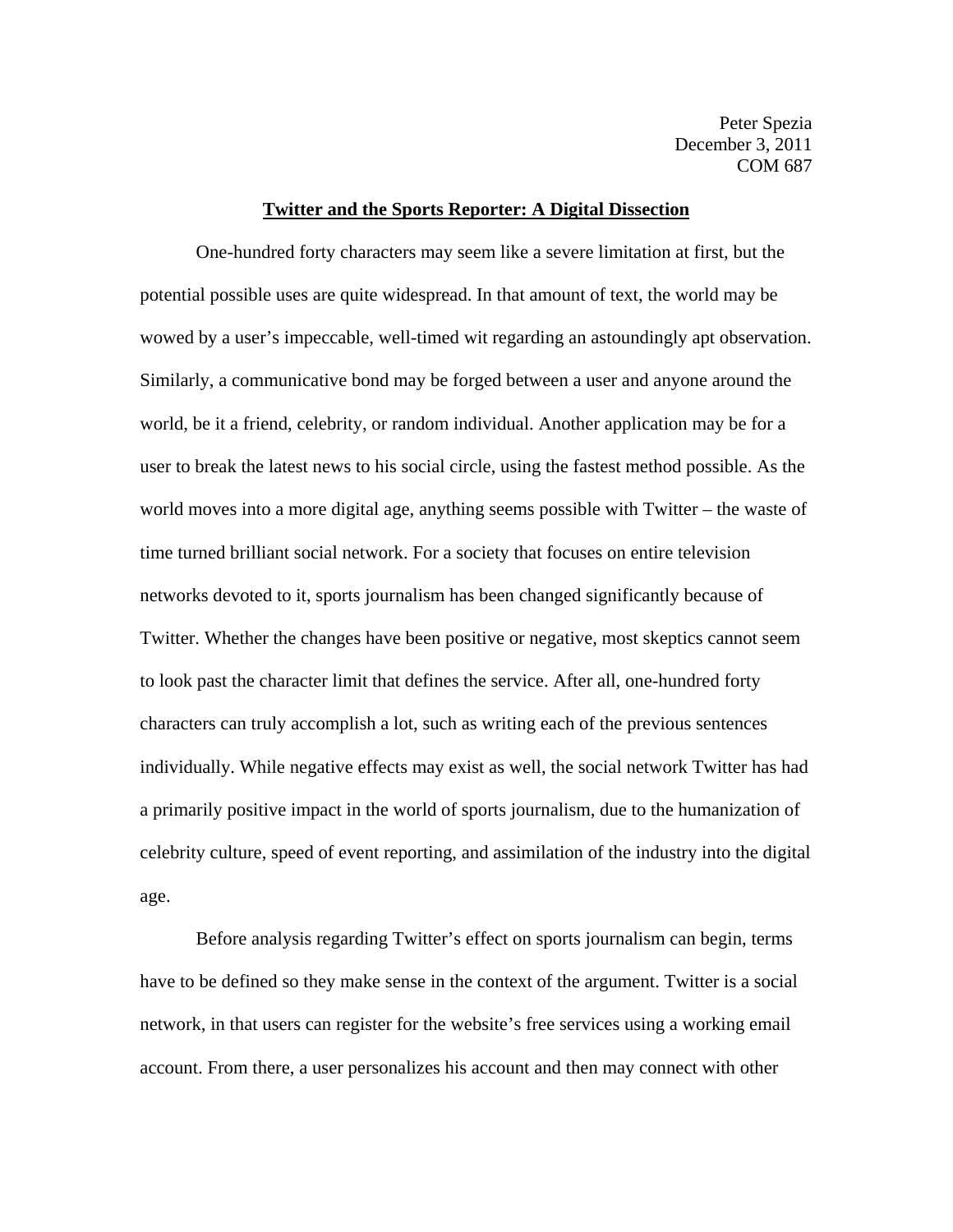users around the world. The function Twitter provides is to ask its users "What's happening," so that users may answer this query to the public in one-hundred forty characters or less. These status updates are referred to as "tweets" and as these messages amass over time, they create the information network that Twitter is today. Tweets operate entirely as user-generated content, leaving its writer in full control of the content and context. By exercising this control, users may tweet any message to the public at large, or start their message with what is referred to as a "mention." Mentions act as a way for a user to specifically direct their tweet to one or multiple users by using the @ symbol, followed by the intended target's username. These tweets that involve mentions are still viewable to the public, which is why Twitter also offers private messaging services, still limiting users to the one-hundred forty character limit.

 However, tweets that are dumped in the public collection without some semblance of sorting have no meaning. In all the chaos, the organization of these messages is critical for Twitter. So, instead of opting for the often-used mutual friend method, Twitter implements an intriguing "following" and "follower" system. Following users generates a sort of constant status update feed in a very simple way. Therefore, if User A follows User B, all of User B's tweets that do not begin with a mention will show up in User  $A$ 's news feed. Additionally, if one of User B's tweets begins with a mention of another user that User A is following, that tweet will also appear in User A's news feed. It is important to distinguish that the inverse does not apply on Twitter – if User A follows User B, User A's tweets do not appear on User B's feed. This makes the act of following a very unidirectional action, which allows a Twitter user to specifically customize his desired information flow. While many users create accounts on Twitter for this kind of news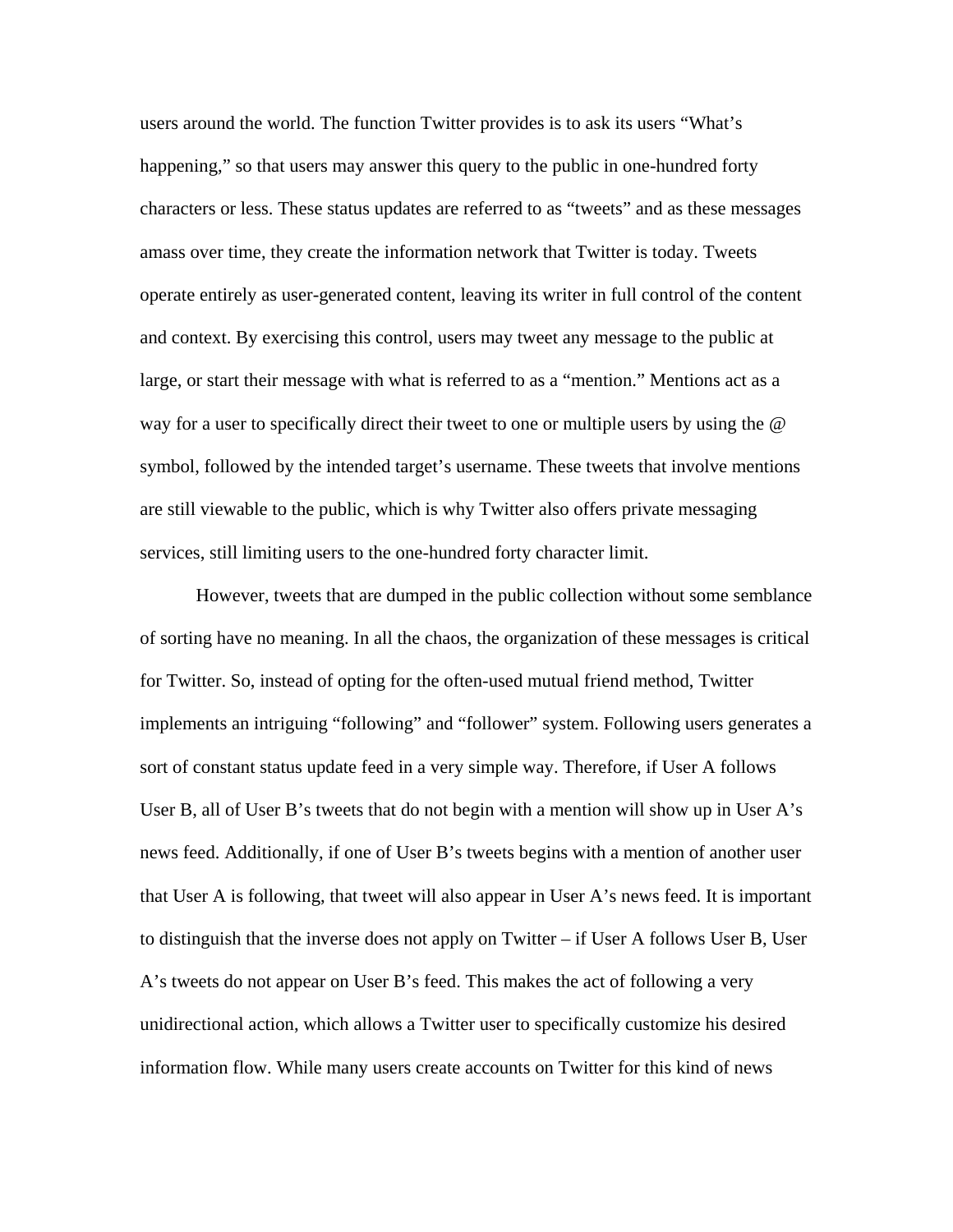feed, the goal of those who pride themselves in crafting and distributing tweets is to attain as many followers as possible. As one might expect, when User A follows User B, User A becomes a follower of User B. The more followers a user has, the larger audience the user can reach with their tweets. To put it simply, the non-mutual action of following creates a connected network of users that is unique to other website services before Twitter's time.

 As a result of this network connection, Twitter needed a feature that would allow users to broadcast tweets from accounts they follow out to their followers. This is the function of the "retweet," which can make special tweets viral and very popular. There can be many reasons for why a person decides to retweet someone else's message, but it is not difficult to see how a single tweet can be spread to so many users' feeds so quickly. For example, if User B follows User A, and User A sends out a tweet, User B has the option of retweeting User A's message. If he chooses to do so, User A's tweet is sent to all of User B's followers, who may also choose to retweet User A's message to their followers as well. The chain has seemingly infinite potential, allowing for the possibility of millions of users to view a single tweet. With this kind of popularity, Twitter implements a subject ranking algorithm that is based on the number of tweets that include the specific subject. These "trending topics" are then organized into a top ten list and is displayed on each user's news feed. Users also have the option to customize trend lists based on geographic location, from users worldwide all the way down to users from a city's surrounding area. Twitter also implements a system called "hashtagging," in which users can use the # symbol in front of words or phrases to better link topics of tweets together. For example, if users wanted to start a collection of tweets while watching the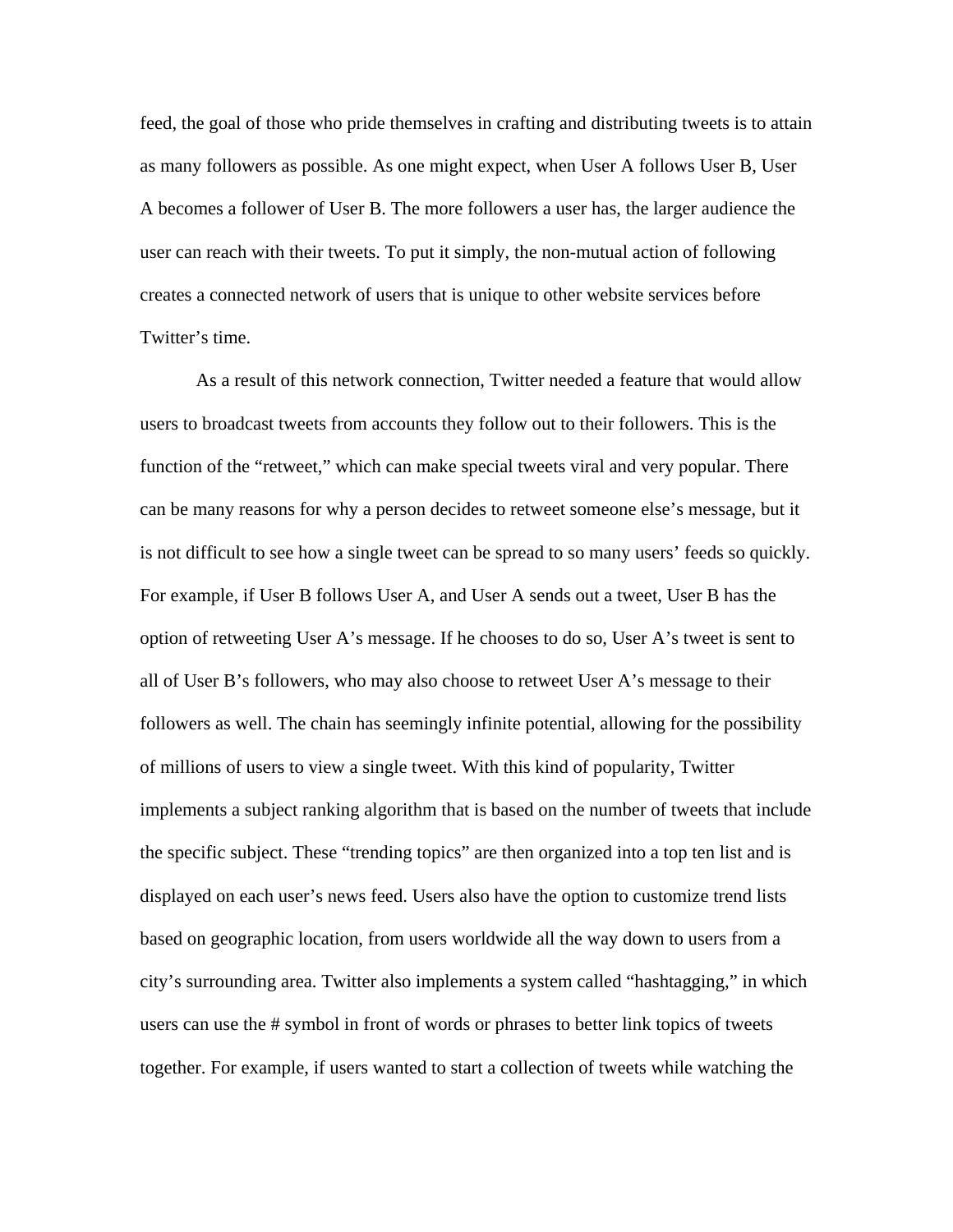Academy Awards, the tweets might include #oscars, in the hopes that #oscars becomes a trending topic. Essentially, trending topics and the use of hashtags provide a live, constantly updating source of information that tells Twitter users what people are discussing the most.

 Yet, the metaphorical elephant in the social network room is Facebook, so Twitter skeptics cannot help but question the differences between the two websites. The glaring difference is the message size, as Facebook has no character limit in its messages like Twitter does. Also, it has already been discussed that the establishment of interpersonal connection on each website is very different. While Facebook uses a friend system that requires mutual agreement from both parties, Twitter's individualized follow system does not need a user to approve a follow request, unless the targeted user's privacy settings specifically request it. Privacy remains a big difference between the two services because of the concepts that make the websites so successful. Twitter's settings regarding privacy are minimal, since its intent is for users to participate in a customized flow of information that is readily available to the public. On the other hand, Facebook's original intent was for already established friends to find and stay in contact with each other online. Even though privacy settings may be circumvented for corporate reasons over time, the options are extensive so that users can customize precisely who sees what on their personal profile. The last distinct difference between the two social networks is the issue of identity. Facebook emphasizes, but does not enforce, the use of real names in order for friends to find each other easier. Instead, Twitter relies on Internet handles or usernames, partnered optionally with first and last names, so that users can uniquely identify themselves in the information overload. Both services are excellent ways of connecting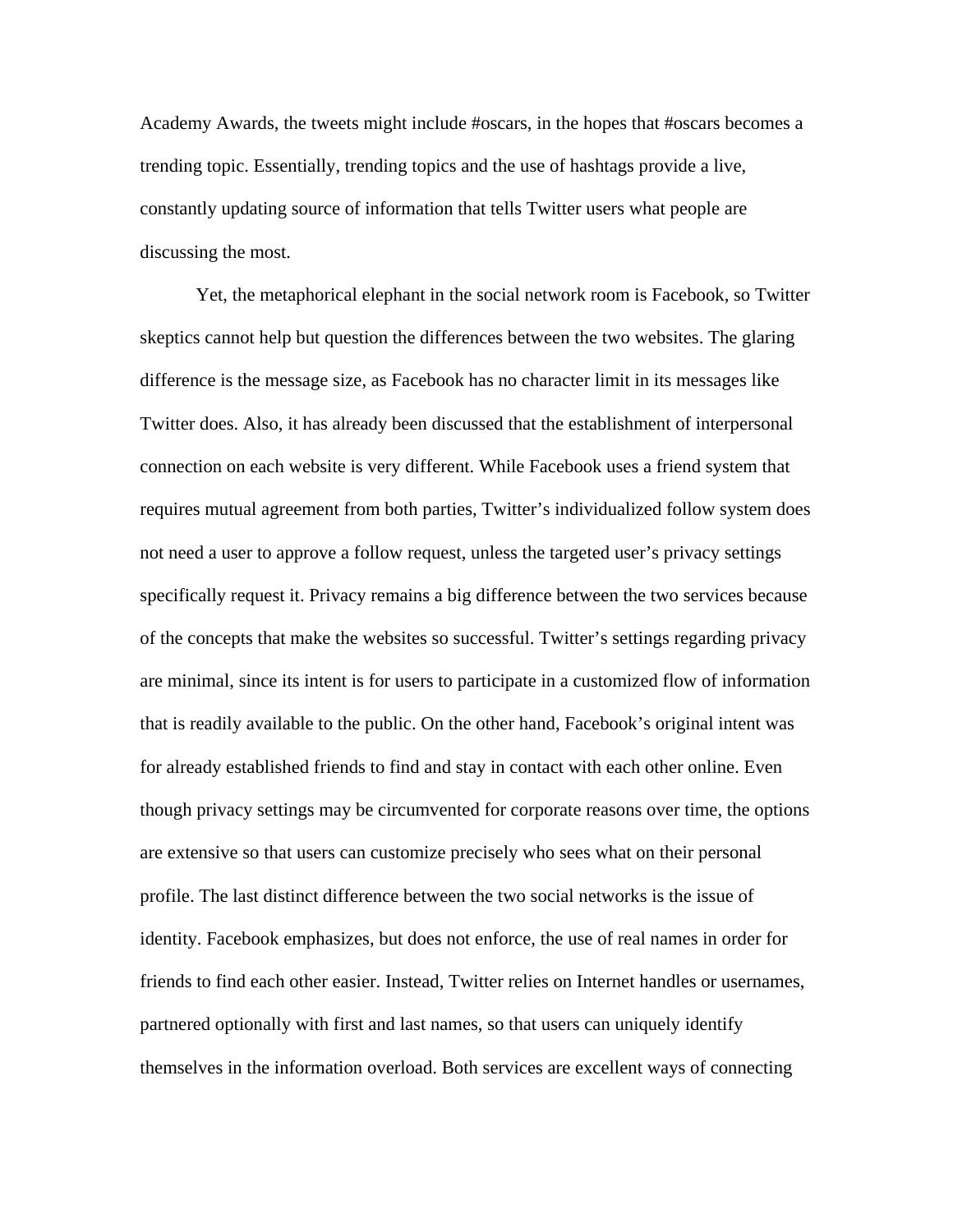with others online, but Facebook and Twitter are very different in their structure, privacy, and identity management.

 With a fair understanding of Twitter in place, it is evident that the service can deliver the latest customized news to users. So why, for the purposes of this argument, is sports journalism worth emphasizing? National and world news may be more important in the long run, but few topics connect so many people together the way sports does. Those who discourage its impact on society tend to come from the perspective of "eschewing sport from envy, jealousy, and lack of comprehension to its trivialization as being merely entertainment" (Meân & Halone, 2010, p. 254). Rather, the core mechanics of many athletic, competitive events stay the same over time, allowing for these kinds of games to be taught and passed down over generations. As a result, most sports fans grow up rooting for specific teams, beginning the passion at an early age. Not only that, but fans of the same sport find a common interest with each other, which is intensified further if they are fans of the same team. What makes sports especially interesting, however, is the aspect of rivalry. Interpersonal bonds that are forged over fandom are intensified even more over the stakes that are involved in games or matches against rivals. The passions that can arise from competition give credence to another kind of metaphor that people apply to sports, claiming it to be a religion. Butterworth believes that this is not too far of a stretch, particularly in baseball, as "overly romanticized notions about the game's spiritual inspirations notwithstanding, the clarity of religious imagery in baseball gives it a quasi-religious symbolic power" (2005, p. 113). Sports give rise to icons and give people something to believe in, as following a team or a player acts as a way of life. As a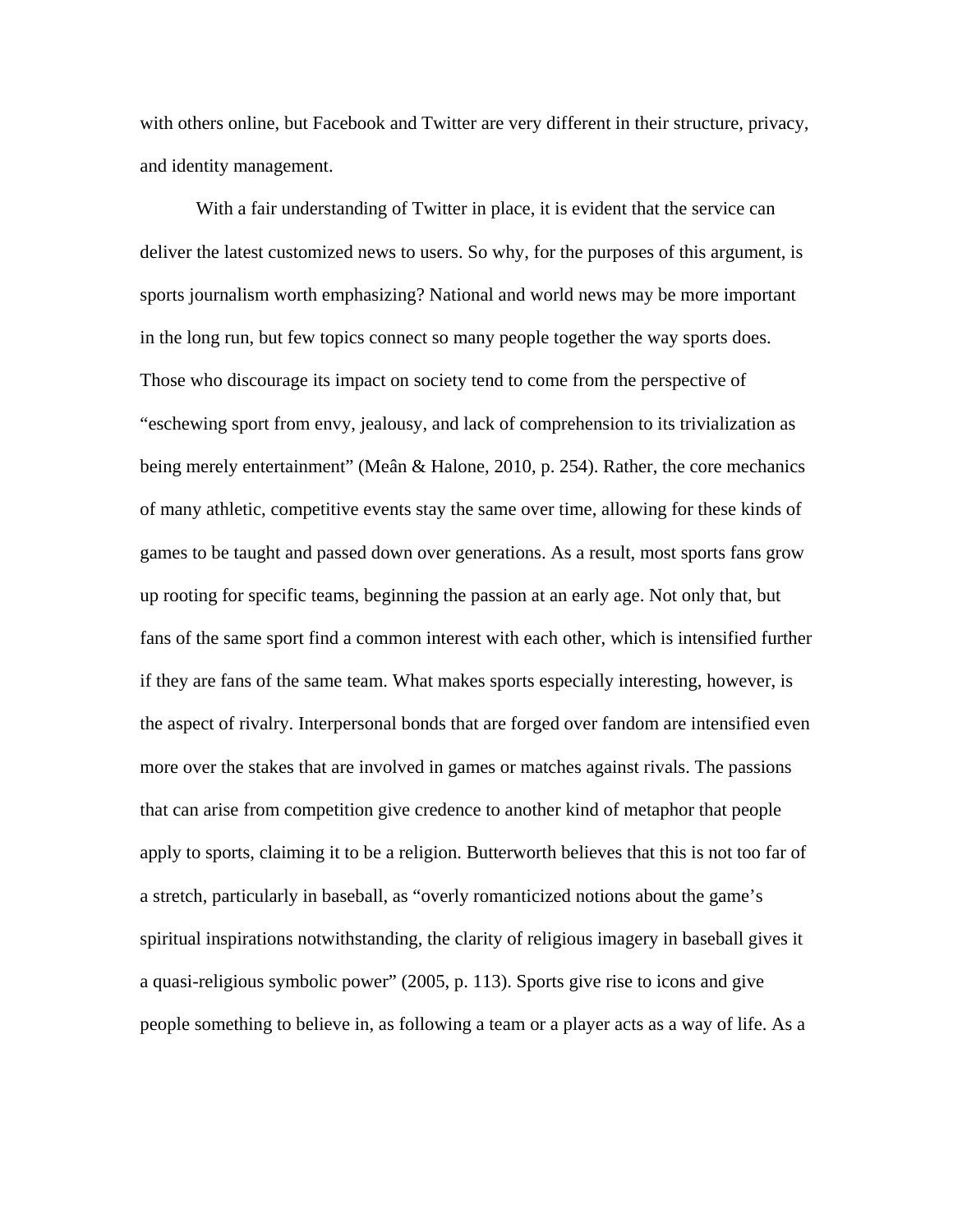result, when a service such as Twitter allows fans to track the latest news, scores, or gossip in real time, it can shape the journalism industry in significant ways.

 Before addressing Twitter's positive impacts on sports journalism, however, it would be fair to address some concessions and correct why these seemingly-negative issues may not be as bad as many consider. First, the complaint of the one-hundred forty character limit is actually a rather shallow one. The purpose of the limit appears to be so that users do not become overwhelmed by the massive amounts of text that users may generate. That is not to say that all users would type excessively, given the option, but it keeps the words to a short, digestible format. Besides, if those using Twitter wished to speak their mind in more than one-hundred forty characters, there are other website additions to Twitter that can link to a user's account. Twitlonger allows users to post more than the character limit, while Twitvid allows users to upload videos. Each service links back to the original Twitter account, but gives users a means to communicate beyond the limit, should they choose to do so. However, another purpose of the character limit seems to be for users to decide on the word choice and phrasing of their message very carefully. It is certainly possible to split a message up into multiple tweets, but to summarize one's thoughts into a specified limit emphasizes the power of pointedness. When observing Twitter usage, though, one cannot help but notice how often links to other websites play a role in tweet composition. This is likely due to the society of sharing that has become pervasive in social networks today. However, the fact that "an increasing amount of content shared on Facebook and Twitter consists of Web links that search engines cannot see or index" (Gordon, 2009, p. 8) is a dangerous proposition. Since these links are shortened to limit character usage, Google's goal of organizing and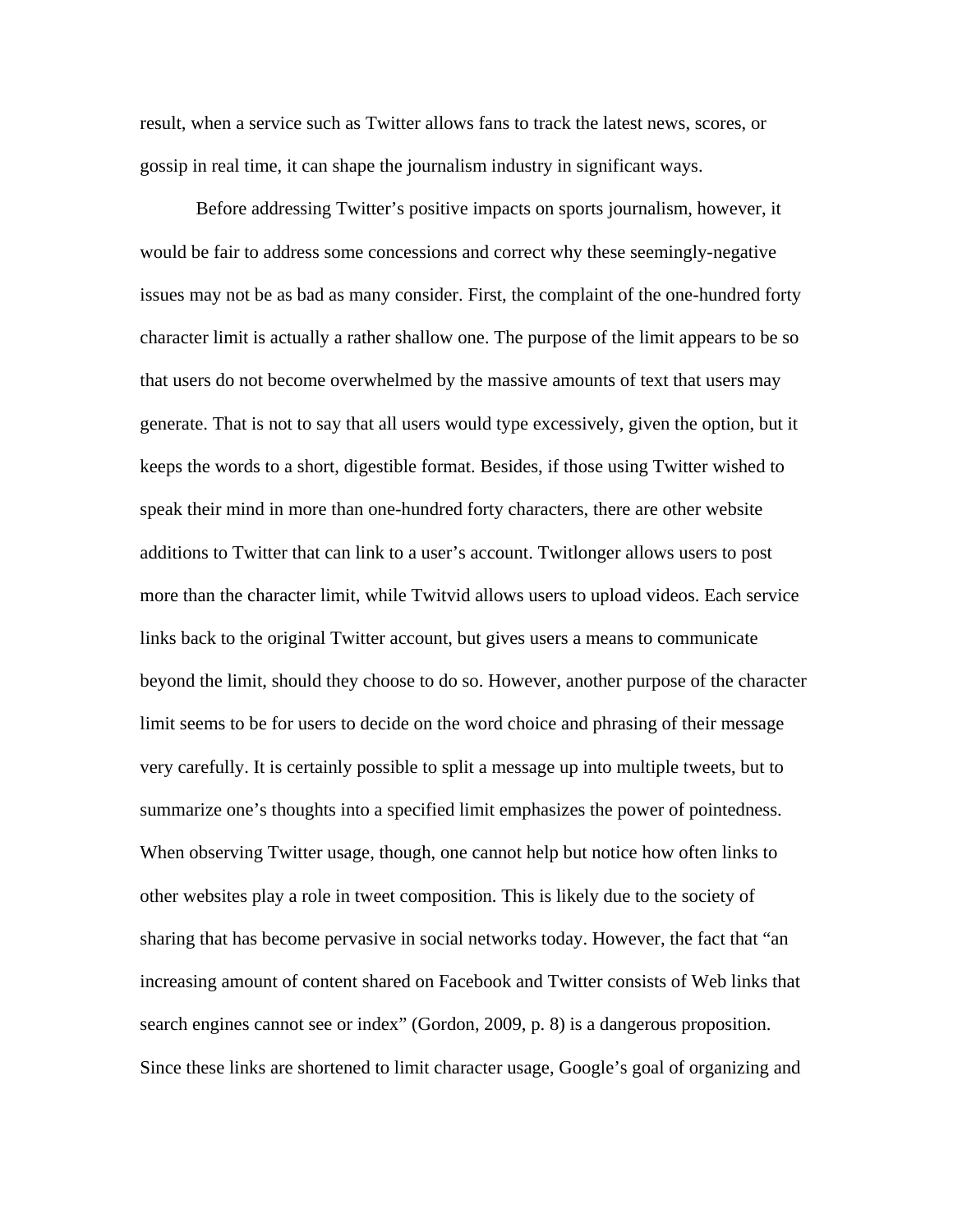compiling information is threatened by Twitter. Some would argue that this is a good thing, but it does not seem to have any bearing on how users craft their tweets or fill them with content.

 A common critique of Twitter's role in journalism is the lack of filter that can exist. It is easy to see how misuse of Twitter can result in a public relations disaster. Since tweets do not go through the heavy editing and review processes that other celebrity public statements typically do, there exists a great deal of potential for a slip-up to occur. Once the button press occurs for the message to go live, there is no turning back. Deleting tweets is possible, but by the time that occurs, there are others online who have already witnessed the mistake, lending to the concept of digital permanence. For example, during the Egyptian protests in Cairo in February 2011, clothes designer Kenneth Cole found it fashionable to tweet "Millions are in uproar in #Cairo. Rumor is they heard our new spring collection is now available online at http://bit.ly/KCairo" ("Kenneth cole tweet," 2011). In hindsight, this appears entirely tasteless to attempt to promote a business by misunderstanding what the hashtag #Cairo actually means. However, this cannot be a critique of Twitter, as it is more of an issue with those who decide to use the service. After all, users are already forced to craft specifically what content they want to make public because of the character limit. Twitter does not compose tweets automatically for a user, so a possible solution to this problem may be for an editor to step in and review tweets that a public figure wishes to make before they go live. Many users find Twitter to be a refreshing experience because of this lack of filter, though, because when public figures tweet, it gives off the public perception of humanization through technology. Those who follow celebrity culture become tired of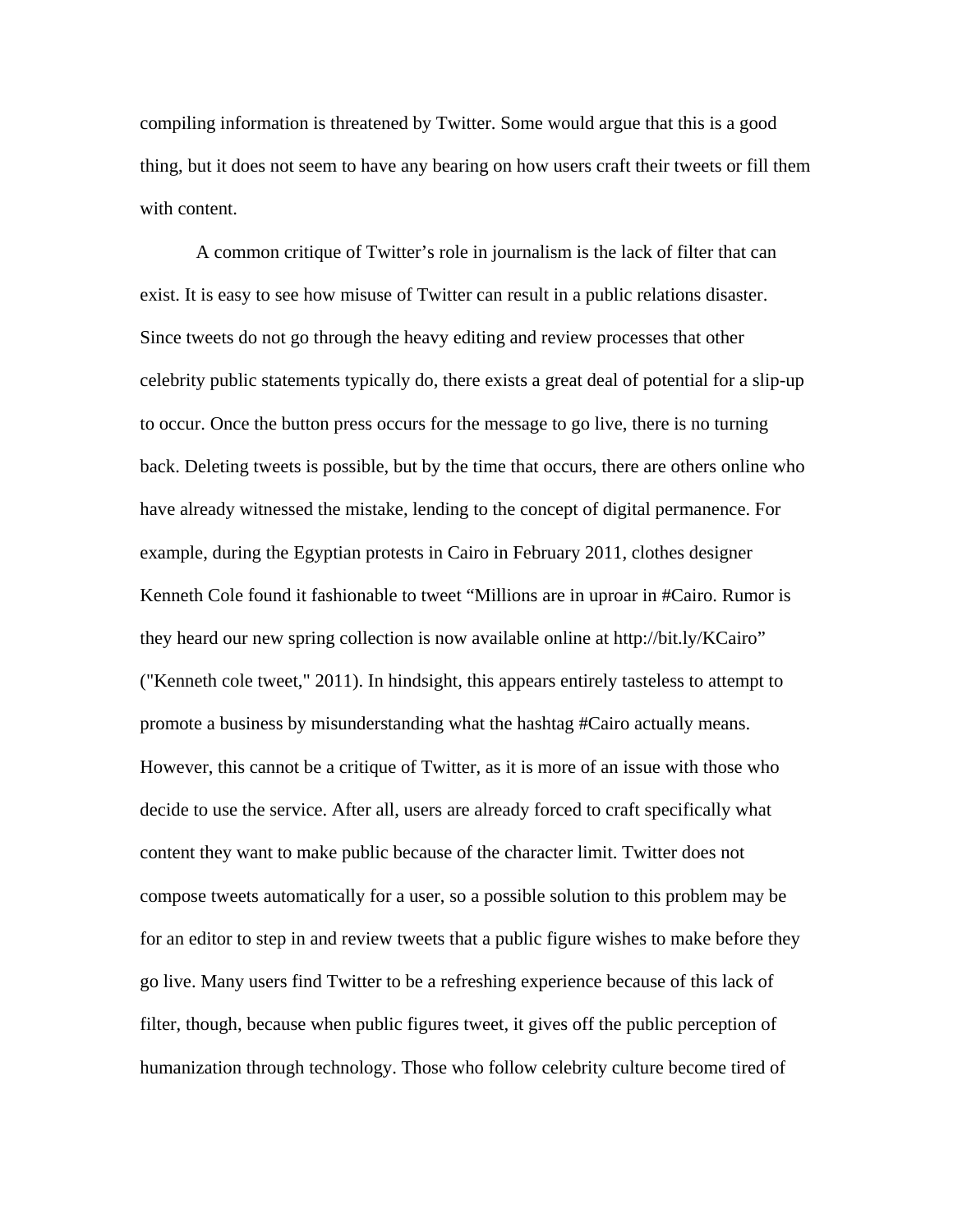the trite, manufactured statement, which allows a directly-connected service such as Twitter to give off an air of authenticity. Public relations disasters are a risk, but most users of Twitter perceive the lack of filter as a positive, refreshing change that far outweighs the potential negative benefits.

 Unfortunately, the biggest Twitter danger to traditional journalism is the fabrication of rumor that spreads very quickly in a digital space. Unlike the lack of filter point, both Twitter itself and Twitter users are responsible for making this occur. Granted, Twitter's role in this is not too large and is mostly due to the retweet function, where user's can spread such rumors with hardly any personable accountability for doing so. When a tweet is retweeted, a user views the message on their news feed as it was generated by the original poster. While the one who retweeted it is noted in the fine print on the news feed, this can quickly become lost in translation when a tweet becomes viral and many people are retweeting the same message. However, many argue that social networks have turned society into a group of people that rely on instant gratification. This rears its ugly head in the form of viral rumor spreading, as those who are hungry for the latest bit of news act carelessly and do not check facts. Blogger Jason Schreier tested this in a social experiment shortly after the National Football League labor lockout lifted, allowing undrafted players to sign as free agents with any team. After starting a fake rumor involving a quarterback being signed to the Arizona Cardinals, this gained steam on Twitter, with the information making it all the way to the football team's official website. Accounts claiming repute even tried to pick up the trail when the same account fabricated a player entirely, claiming a team had signed this player (Schreier, 2011). Another example exists when a user performs a Google search for "twitter death rumors,"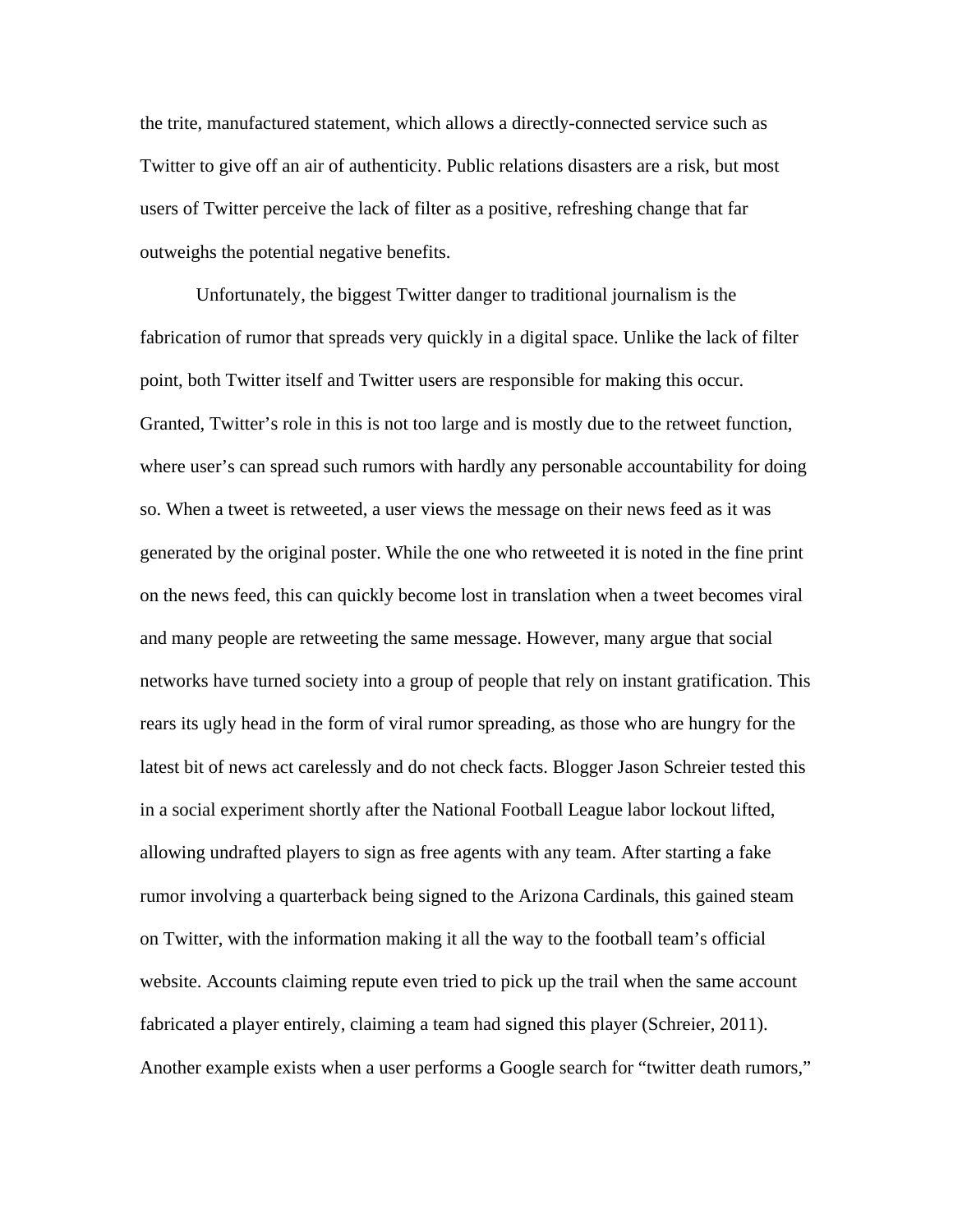showing the likes of Bill Cosby, Jim Carrey, and Missy Elliot denying reports on Twitter of their untimely passing. While simple fact-checking would go a long way, rumorspreading is another example of Twitter exacerbating a public condition, instead of the technology being the sole cause.

 This brings the argument back to the statement initially proposed – that Twitter has had a primarily positive impact in the world of sports journalism, due to the humanization of celebrity culture, speed of event reporting, and assimilation of the industry into the digital age. With the different websites and television networks that exist to cover celebrity culture, it is not surprising to discover how fascinated people are with the lifestyles of the rich and famous. Celebrities act as "part of the raw material through which we construct identities and engage in public discourse" (Marwick & Boyd, 2011, p. 141). The changes in Western culture have placed those with fame on a pedestal, acting as if they are something to aspire to. As a result, Twitter becomes an ideal place for web-goers to flock to, because of the celebrity movement towards Twitter that has made it so popular. Famous folk take to twitter to perform acts of public recognition and brand maintenance, to affiliate with cultural aspects through retweets or sharing links, or to communicate intimately with fans (Marwick & Boyd, 2011, p. 141). These actions can be handled personally by the celebrity or even managed by publicists, but it also leaves the celebrity open for critique. Usually, the benefits outweigh the negatives, as millions of followers hang on every character that is included in a celebrity's tweet.

 This fascination is certainly not lost on the sports world, though. Teams now have their own Twitter accounts, which is helpful for fans to acquire the latest information on their favorite franchises. However, the celebrity culture carries over to athletes that have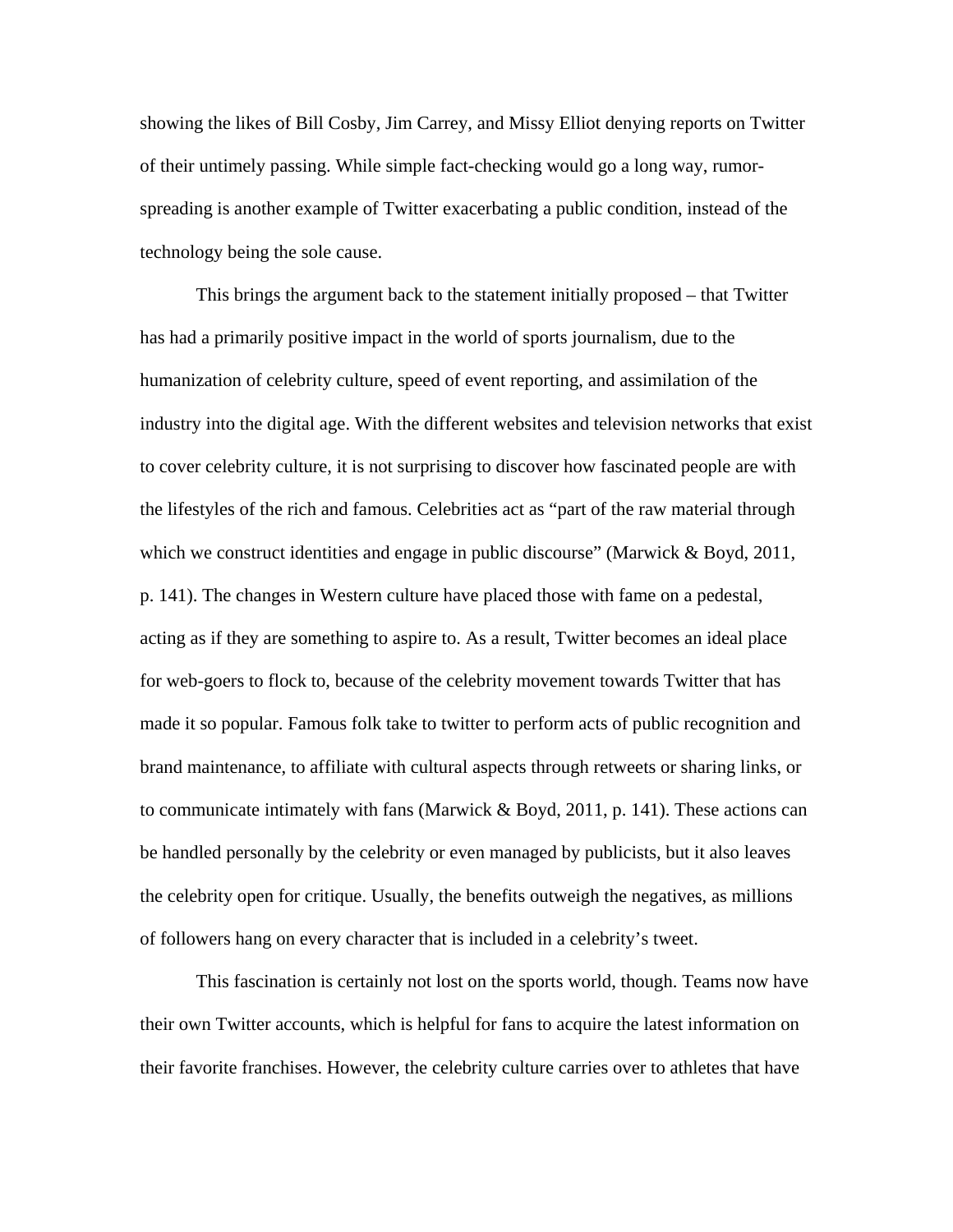their own personal accounts. Recently, more and more teams have created rules forbidding players to tweet during games or practices, but this is not the reason why athletes amass many followers. One of the biggest reasons Twitter has been positive for sports journalism is because of how accessible athletes now are. For fans, this seems to be the equivalent of a dream coming true, as they can directly contact those they look up to in hopes of a personal reply. Twitter often seems to be plagued with individuals who falsely claim to be celebrities in order to attract attention to their fake accounts. Fortunately though, the service took this into consideration early on and implemented a verification system to confirm that these high-profile users are who they claim to be. This is noted by a blue and white checkmark logo on a verified user's page, which means they have gone through the appropriate confirmation steps.

 For journalists on the other hand, Twitter is a blessing in disguise. Not only are athletes open via another means of communication, but the personalization that is involved in every statement just begs for analysis. Athletes tend to observe other sporting events and will tend to post observations to their followers, which are prime targets for the latest news-worthy scoop. One of the biggest examples of this occurred during National Football Conference championship game held on January 23, 2011. The game pitted the Green Bay Packers against the Chicago Bears in a highly-contested matchup of division rivals. Part-way through the third quarter, Chicago quarterback Jay Cutler appeared to injure his knee while his team was losing 14-0. As he was replaced by backup Todd Collins, Cutler was shown by television cameras to be standing and walking on the sidelines. Chicago would go on to lose the game, but the social network frenzy was just beginning. For fans and reporters to wonder if Cutler was really hurt, as the star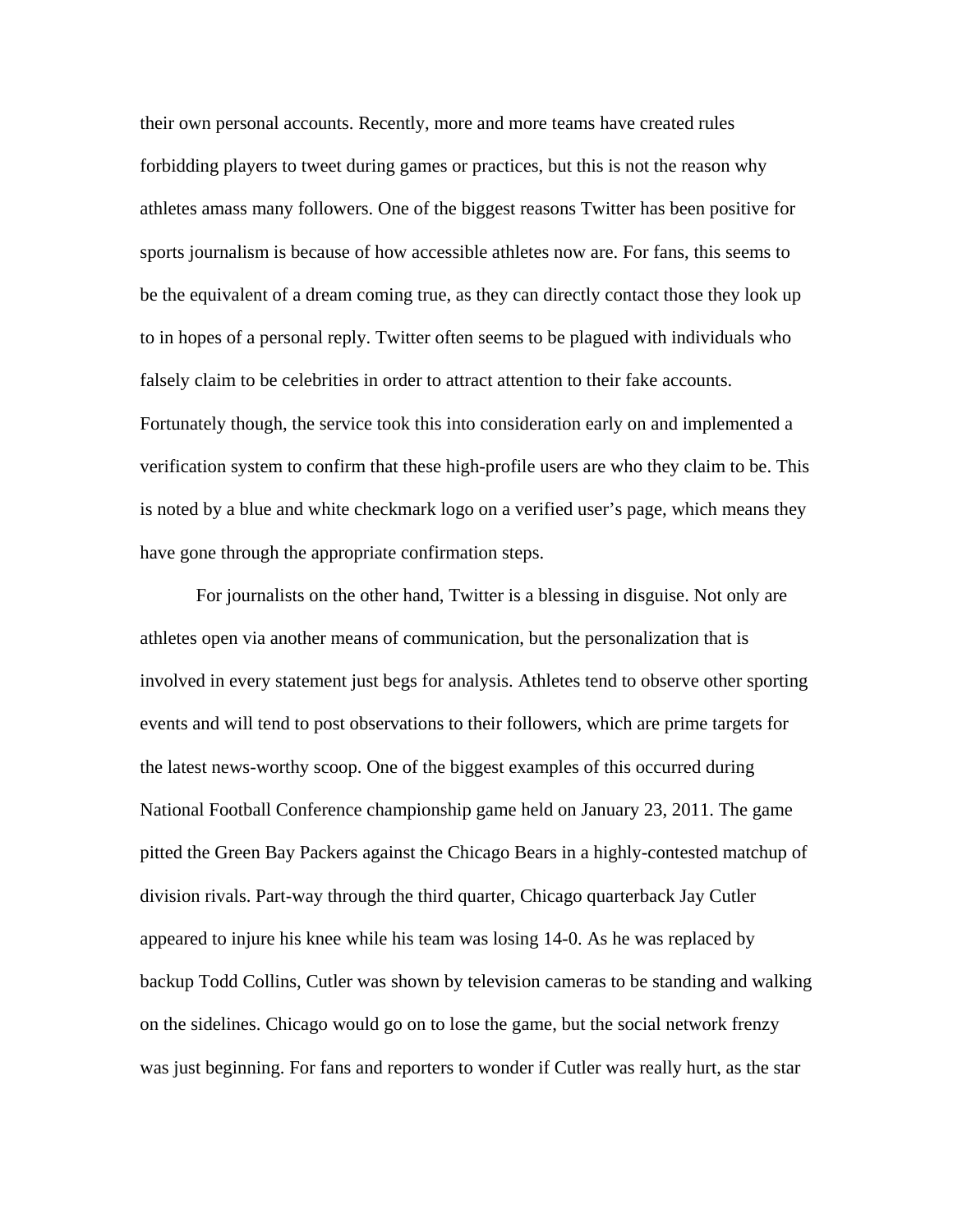quarterback wondered the sidelines, was one thing. The intrigue laid in what NFL athletes were saying about Cutler as they watched the game from their homes, with their seasons already over. Ultimately, it turned out that Cutler had sprained his MCL, an injury that would have normally sidelined him for three to four weeks, yet his public image took a hit because of social networks like Twitter. One notable quote came from Arizona Cardinals defensive lineman Darnell Dockett, who tweeted "If I'm on chicago team jay cutler has to wait till me and the team shower get dressed and leave before he comes in the locker room! #FACT" (2011). The media caught wind of these remarks solely because of how accessible professional athletes are, giving them stories and scoops they would have never had access to before. As a result of the media-focused culture, sports journalism has benefited greatly from the humanization that occurs with professional athletes on Twitter, opening them up to fans and critique alike.

 In a fast-paced socially networked world, Twitter has also been a positive impact on sports journalism with the speed of reporting. Traditional media forms rely on extensive fact checking, making sure everything is correct before the report is either written or broadcast. Twitter throws a wrench in these plans, because the speed of digital message transfer can beat journalists to the scoop, in a business where being first is critical. Essentially, as Alfred Hermida puts it, "This news model is in a period of transition, however, as social media technologies like Twitter facilitate the immediate dissemination of digital fragments of news and information from official and unofficial sources over a variety of systems and devices" (2010, p. 298). Studies have shown how journalists, while initially apathetic about Twitter, have come to embrace it. In fact, scholars and businessmen alike have determined that "press coverage is not simply a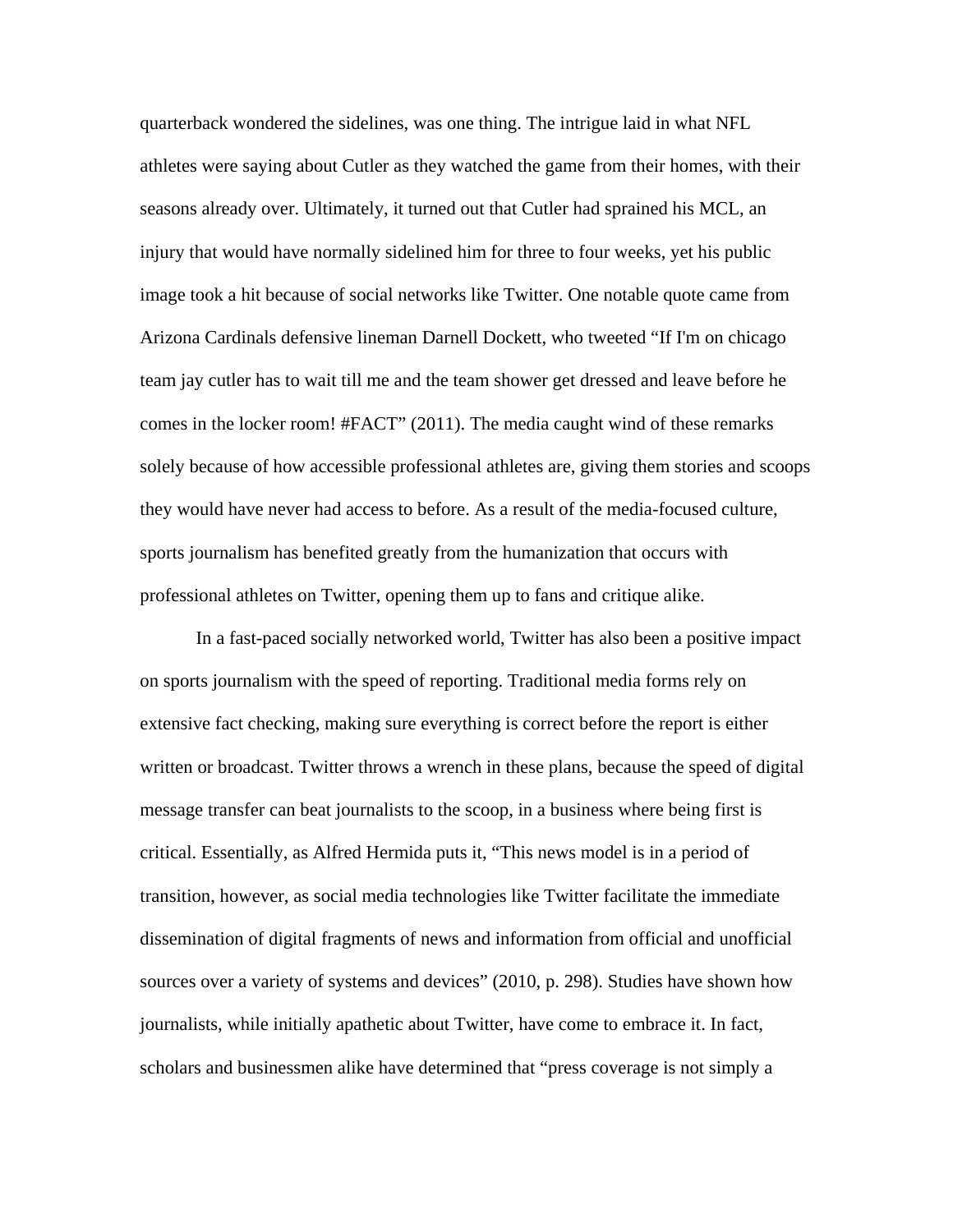transparent method to distribute information but can function as a force of change itself, influencing the ways these technologies are diffused, utilized and regulated" (Arceneaux & Weiss, 2010, p. 1263). Twitter has shown to be a force to be reckoned with breaking important stories first, but it needs to controlled and standardized before issues like rumor-mongering are quelled. Still, the potential is there to be fully maximized in the future, but there are other possible benefits that exist from reporting with Twitter.

 Overall, this new reporting model that involves social networks can lead to not only faster reports, but better reports. With reputable reporters taking the proper precautions, such as noting whether a scoop is a rumor or has been confirmed, they can break the story first on Twitter. From there, they can continue to follow up on the story and report as they normally would, with a full debriefing prepared for television or a website. In the early days of this social network implementation, however, journalists are noticing limitations in where and when they can report on Twitter. At the 2008 Summer Olympic Games in Beijing, reporters and athletes alike encountered new rules, as officials considered the event the first Olympic Games to be dominated by social media. Not only were athletes restricted to tweet certain things based on International Olympic Committee rules, the Chinese government forbade topics such as Falun Gong and Tiananmen Square (Hutchins & Mikosza, 2010). Back in the United States, National Football League beat writers are also starting to feel limitations imposed by teams and organizations. Denver Broncos writer Lindsay Jones recounted the moment when star linebacker Elvis Dumervil injured himself during practice early in the season with a torn pectoral muscle and did not return in 2008. Since Broncos rules did not allow for cell phone use on the practice field, Jones elaborated that "when something newsworthy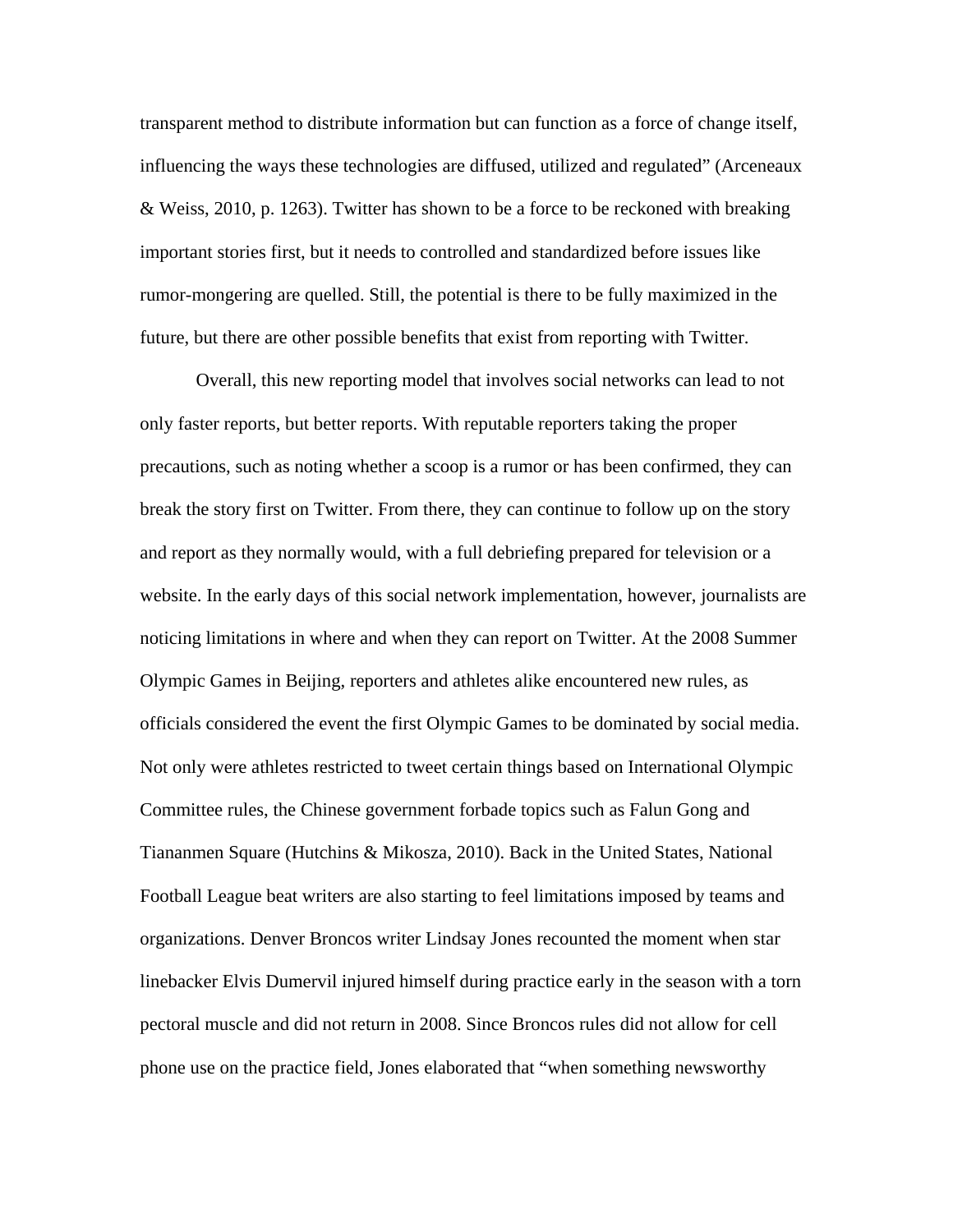happens on the practice field, it is a race to get outside the gate to be the first to post something" (2010, p. 56). An adjustment period has taken place, but as time has passed, writers have appeared to become better at reporting via Twitter with practice. It is only in the early stages, but the positive outcomes of social network integration into sports media are evident. Provided they are backed by reputable sources, it is likely that the future will see news stories broken on Twitter as soon as possible, before they are backed up by full reports. Ideally, because of this, Twitter will help spur changes in not only the speed, but the accuracy of reports as well.

 Finally, Twitter has already made changes in sports journalism that have caused the industry to assimilate elements of digital media into traditional, analog media. Specifically, television programs have already started to make use of viewer feedback through social networks like Twitter. A popular use of social networks is sharing links or information, so users often feel inclined to communicate similar things to their favorite media outlets. Most networks and programs on television have their own dedicated Twitter accounts and often request for feedback from their viewers. Therefore, even if all fans share with their favorite programs is an opinion, this is still highly valuable from a content viewpoint. *Sportscenter* has set a standard for sports reporting on television for years on the ESPN network. Since Twitter became a prominent digital media force, the show has implemented segments after notable stories to gauge select viewer reactions from their Twitter account. Naturally, these viewer feedback messages are selected based on an intense editing process so that the tweets fit television standards and practices. For the comparatively minimal work involved, though, the payoff is extremely high. Viewers that have their tweets shown on national television are more loyal to the program, in the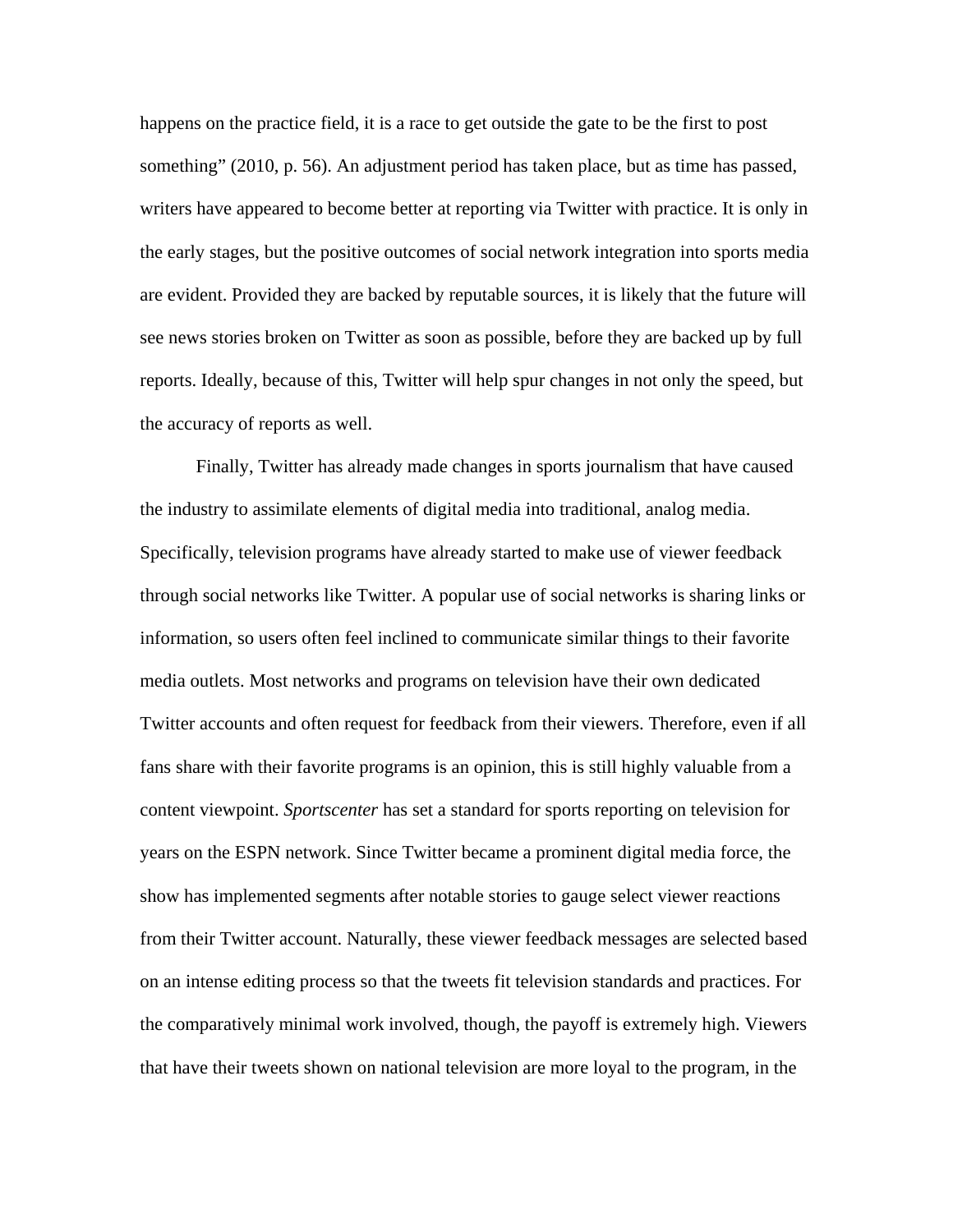same way a fan reacts to when a favorite celebrity personally replies to a tweet. Similarly, other viewers are more likely to contribute feedback for those national airtime hopes. ESPN and other networks have done well to engage viewers in their programming by using Twitter and other social networks, which is just one example of how media is starting to embrace digital culture.

 Television programs have already implemented Twitter feedback nicely into their shows, but there are still strides that can be made to better implement Twitter feedback. Worldwide athletic events occur in real-time and as social networks are perceptive to the latest breaking news from them, results find their way around the world in a matter of seconds. However, television networks still schedule these international events on a tape delay for American audiences because it is most beneficial for ratings (Grossman, 2011). This is an outdated way of thinking, as those who are web-savvy will tend to watch video streams or get updates online so that they do not have to wait. As they do so, these potential viewers are interacting with others using Twitter and other social networks. Clearly, as Twitter continues to advance in the future, television networks will continue to miss out on a digital audience if they continue to delay live airings of sporting events simply for ratings.

Similarly, fans of television are rather perceptive of flaws that occur during broadcasts and are quick to point them out on a service like Twitter. One such example occurred during a United States/Brazil match during the 2011 Women's World Cup. Grossman notes how a saved penalty kick was whistled as fraudulent because of a player who moved too early, yet the American announcers were mistaken on the infracting player (2011). Ian Darke and Julie Foudy of ESPN thought the referee infracted the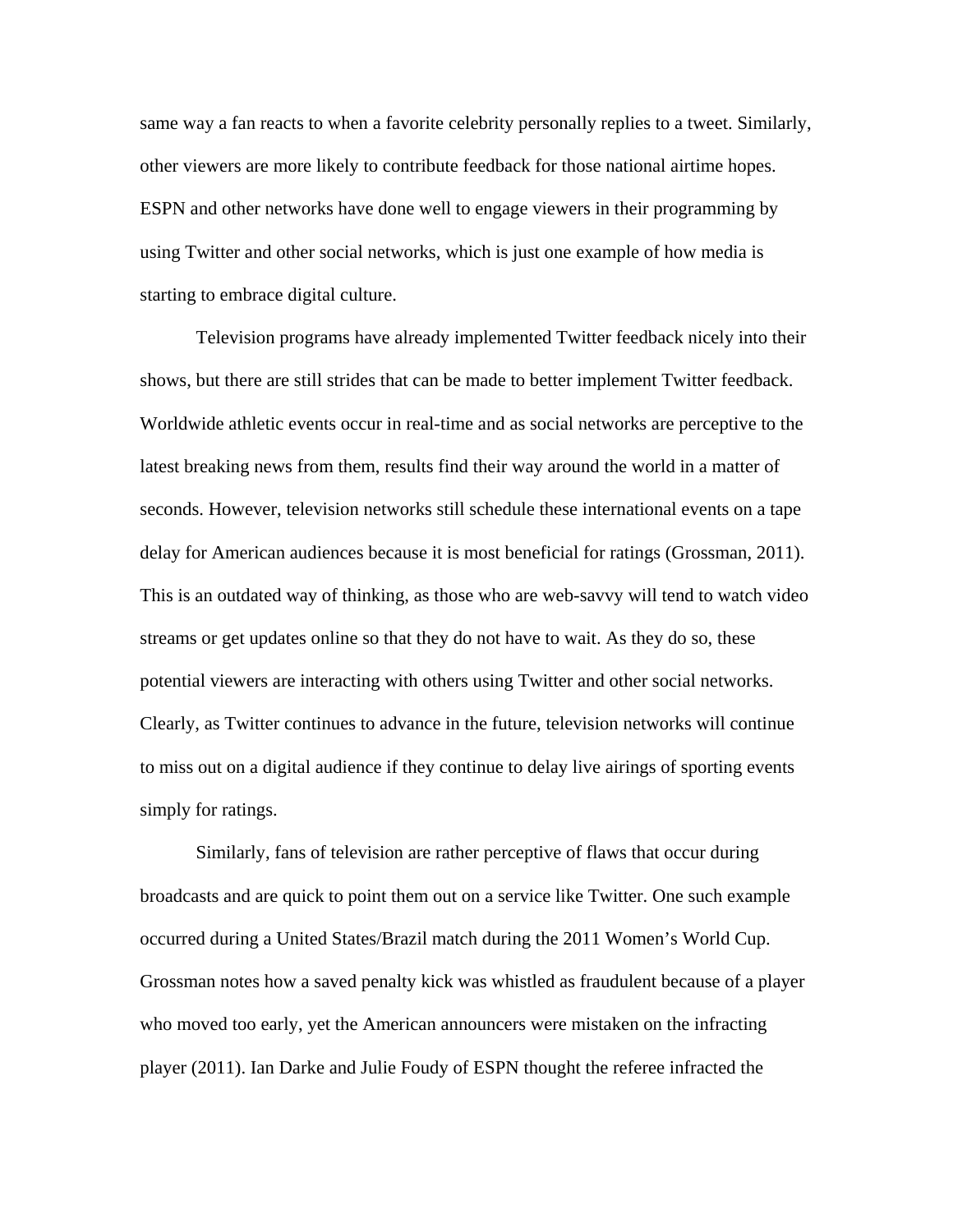goalie, when it was actually another player entirely and thus kept criticizing the officials because of the call. Twitter ran rampant with users lambasting the supposedly biased announcers, yet ESPN never caught onto the mistake that was obvious through social networks and never corrected the error. Current media outlets would not only benefit for user feedback as content, but also for quality control. Viewers often have far more input to provide than studio heads realize, so Twitter could become better integrated in the future with this kind of addition.

 To conclude, Twitter is not a perfect system. Its character limit, lack of filter, and potential for spreading rumors can be dangerous to some capacity, yet have positive spins or ideas for future corrections to them as well. The social network is valuable in the world of sports journalism because it embraces the accessibility of athletes in a celebritycentric culture. Twitter can also lead to faster and better reporting, in addition to having aspects of fast-paced network implemented into currently established media forms. For a service that is constantly gaining users and repute, that is a fairly good start. There is certainly more work to be done before Twitter's full potential can be realized. However, that is difficult to imagine when messages with one-hundred forty characters in them seem to be churned out every second.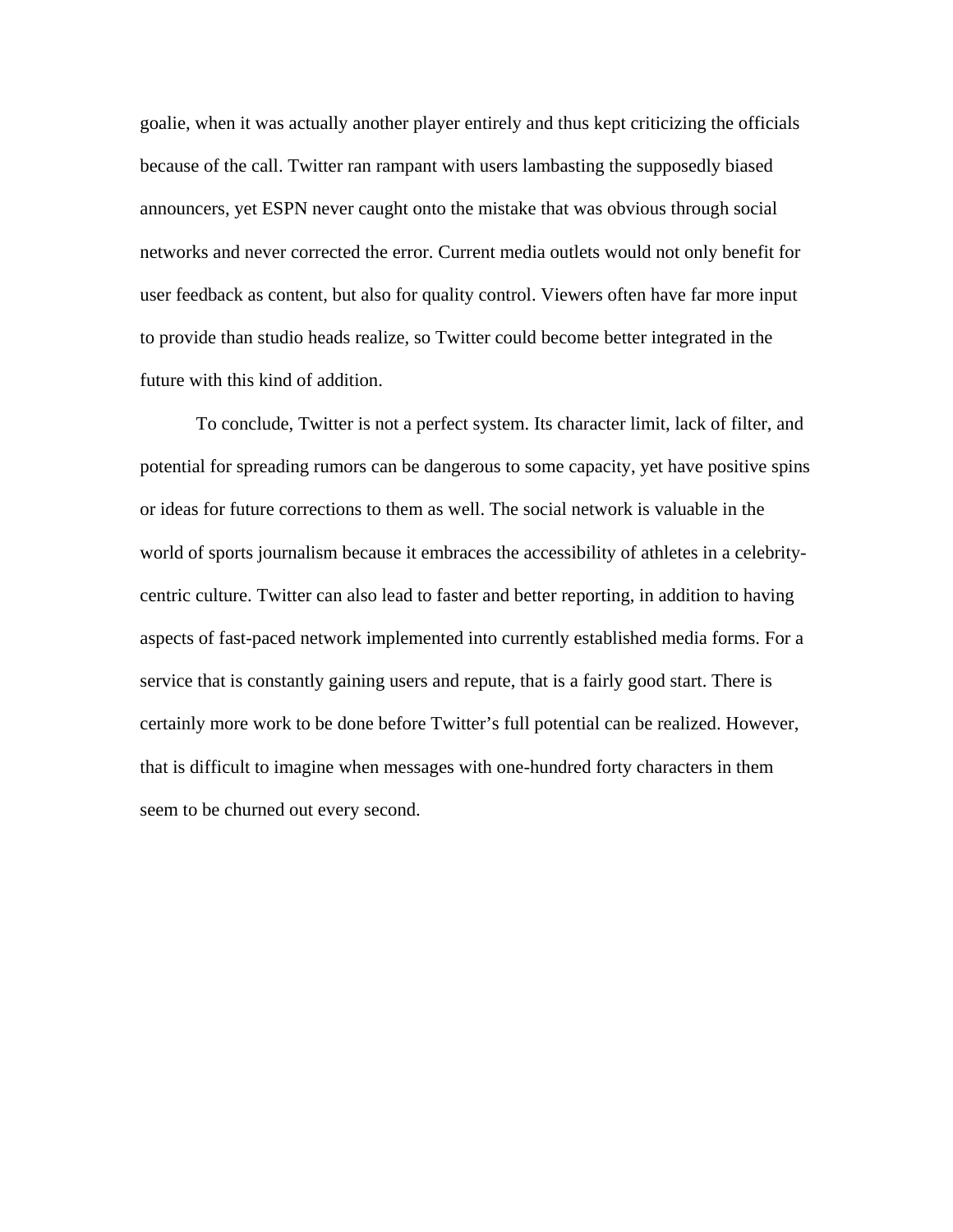- Arceneaux, N., & Weiss, A. S. (2010). Seems stupid until you try it: Press coverage of twitter, 2006–9. *New Media & Society*, *12*(8), 1262-1279.
- Butterworth, M. L. (2005). Ritual in the "church of baseball": Suppressing the Discourse of Democracy after 9/11. *Communication and Critical/Cultural Studies*, *2*, 107- 129.
- Dockett, D. (2011, January 23). *Twitter / @ddockett*. Retrieved from http://twitter.com/ddockett/status/29319787611947008
- Gordon, R. (2009). Social media: The ground shifts. *Nieman Reports*, *63*(3), 7-9.
- Grossman, B. (2011, July 18). How sports producers are becoming twits. *Broadcasting & Cable*, *141*(28), 33.

Hermida, A. (2010). Twittering the news: The emergence of ambient journalism. *Journalism Practice*, *4*(3), 297-308.

Hutchins, B., & Mikosza, J. (2010). The web 2.0 olympics: Athlete blogging, social networking and policy contradictions at the 2008 beijing games. *Convergence: The International Journal of Research into New Media Technologies*, *16*(3), 279- 297.

Kenneth cole tweet uses #cairo to promote spring collection. (2011, February 3). *Huffington Post*. Retrieved from http://www.huffingtonpost.com/2011/02/03/kenneth-cole-tweet-usesc\_n\_818226.html

Jones, L. (2010). The sports tweet: New routines on an old beat. *Nieman Reports*, *64*(4), 56-58.